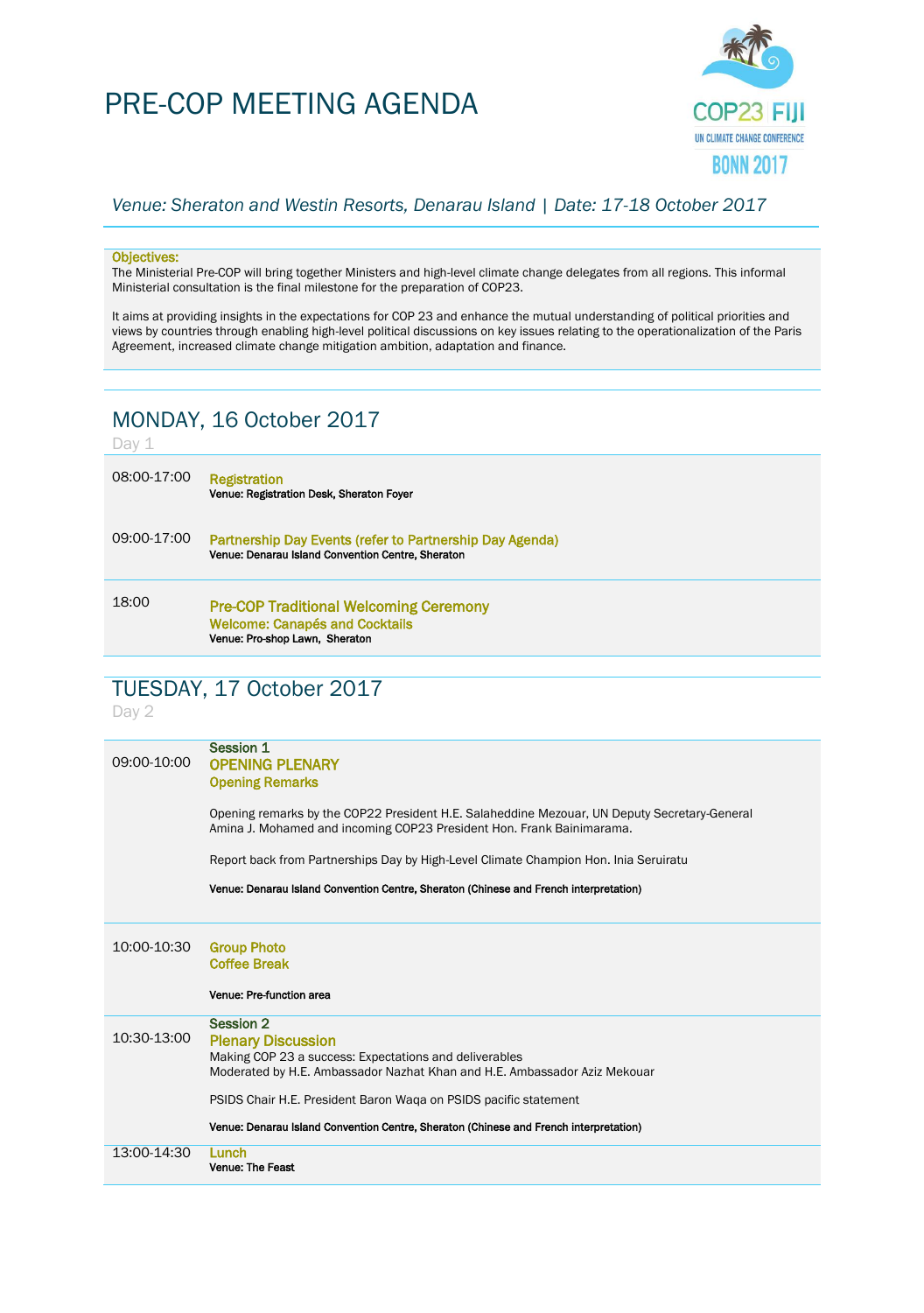| 14:30-17:00 | <b>Session 3</b><br>Parallel working groups (facilitators to be announced at Pre-COP)                                                                                                                                                   |                                                                                                                                                                                                                                                                                                                                           |  |
|-------------|-----------------------------------------------------------------------------------------------------------------------------------------------------------------------------------------------------------------------------------------|-------------------------------------------------------------------------------------------------------------------------------------------------------------------------------------------------------------------------------------------------------------------------------------------------------------------------------------------|--|
|             | Title: 3.a. Reaching a significant milestone at<br><b>COP23: the Paris Agreement Work</b><br>Programme                                                                                                                                  | Title: 3.b. Partners for Climate Action - Focus on<br><b>Finance</b>                                                                                                                                                                                                                                                                      |  |
|             | What should COP 23 deliver to<br>ensure that Parties have a solid<br>basis to complete the negotiations<br>under the PAWP in 2018?<br>Can the challenges in the<br>negotiations be assisted by a clear<br>pathway and roadmap for 2018? | How can COP23 provide the platform<br>for developed countries to deliver on<br>the US\$100 billion/year target by<br>2020?<br>How can NDCs and NAPs attract<br>sufficient and sustainable investment<br>for their implementation?<br>How can COP23 promote better access<br>to climate finance from public and<br>private sector sources? |  |
|             | Venue: Ballroom A Orchid Room, Sheraton                                                                                                                                                                                                 | Venue: Denarau Island Convention Centre, Sheraton<br>(Chinese and French interpretation)                                                                                                                                                                                                                                                  |  |
| 18:30-20:00 | <b>Dinner</b><br>(Heads of Delegations and invited guests)<br>Venue: Coco Palms                                                                                                                                                         |                                                                                                                                                                                                                                                                                                                                           |  |

## WEDNESDAY, 18 October 2017

## Day 3

| 08:00-09:00 | Women's Leadership in Climate Change Diplomacy: (by invitation)                                                                                                                                                                                                                                                                                                                                                                                                                                                        |                                                                                                                                                                                                                                                                                                                              |  |
|-------------|------------------------------------------------------------------------------------------------------------------------------------------------------------------------------------------------------------------------------------------------------------------------------------------------------------------------------------------------------------------------------------------------------------------------------------------------------------------------------------------------------------------------|------------------------------------------------------------------------------------------------------------------------------------------------------------------------------------------------------------------------------------------------------------------------------------------------------------------------------|--|
|             | Venue: Senirosi Ballroom, Westin                                                                                                                                                                                                                                                                                                                                                                                                                                                                                       |                                                                                                                                                                                                                                                                                                                              |  |
| 09:00-11:00 | <b>Session 4</b><br>Parallel working groups (closed session Ministers + 1)                                                                                                                                                                                                                                                                                                                                                                                                                                             |                                                                                                                                                                                                                                                                                                                              |  |
|             | Title: 4.a. Managing climate risk and building<br>resilience<br>٠<br>How can progress towards climate resilient<br>development be accelerated through the<br>UNFCCC process and cooperative action at<br>COP23?<br>How can the Warsaw International<br>$\blacksquare$<br>Mechanism on Loss and Damage be<br>enhanced to deliver useful tools and<br>methods to address the needs and special<br>circumstances of developing countries that<br>are particularly vulnerable to the adverse<br>effects of climate change? | <b>Title: 4.b Raising ambition of NDCs</b><br>What would be the effective way to raise<br>٠<br>ambition in your country?<br>How can we ensure delivering tangible<br>٠<br>results in the pre-2020 period?<br>What are the strategic approaches to<br>٠<br>accelerate the global transformation<br>towards carbon neutrality? |  |
|             | Venue: Denarau Island Convention Centre, Sheraton<br>(Chinese and French interpretation)                                                                                                                                                                                                                                                                                                                                                                                                                               | Venue: Ballroom A Orchid Room, Sheraton                                                                                                                                                                                                                                                                                      |  |
| 11:00-11:30 | <b>Coffee Break</b><br>Venue: Pre-function area                                                                                                                                                                                                                                                                                                                                                                                                                                                                        |                                                                                                                                                                                                                                                                                                                              |  |
| 11:30-13:00 | <b>Session 5</b><br>Reports by co-facilitators from working groups and next steps<br>Moderated by H.E. Ambassador Nazhat Khan and H.E. Ambassador Aziz Mekouar<br>Expected deliverables at COP23<br>٠<br>Challenges and possible solutions<br>٠<br>Next steps and roadmap for the Facilitative Dialogue in 2018<br>٠<br>Venue: Denarau Island Convention Centre, Sheraton (Chinese and French interpretation)                                                                                                          |                                                                                                                                                                                                                                                                                                                              |  |
| 13:00-13:30 | <b>Session 6</b><br><b>Closing Plenary</b><br>Closing remarks by incoming COP24 President, H.E. Jan Szyszko and incoming COP23 President<br>Hon, Frank Bainimarama<br>Venue: Denarau Island Convention Centre, Sheraton (Chinese and French interpretation)                                                                                                                                                                                                                                                            |                                                                                                                                                                                                                                                                                                                              |  |
|             |                                                                                                                                                                                                                                                                                                                                                                                                                                                                                                                        |                                                                                                                                                                                                                                                                                                                              |  |